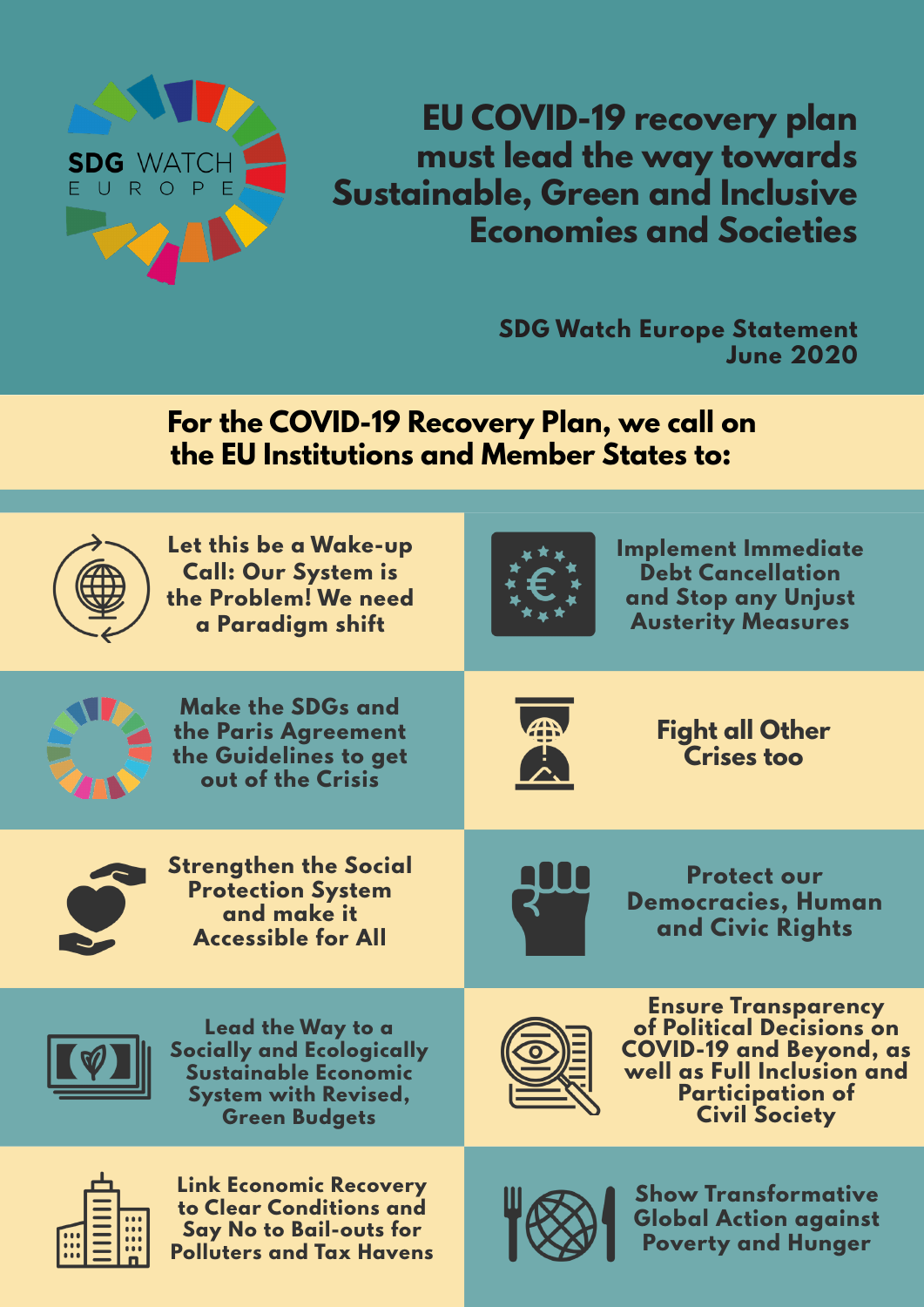

**Let this be a Wake-up Call: Our System is the Problem! We need a paradigm shift**



**Strengthen the Social Protection System and make it Accessible for All**

The COVID-19 pandemic is challenging our way of life to an unprecedented degree and has uncovered the weaknesses of our globalised economic system. It has exposed the failures of the neoliberal policies and more than three decades of public sector privatisation and underfunding. We now clearly see the serious implications of a privatised, profit-oriented health system, the structures of dependence in the global value chains, the hardship of people working in precarious jobs, of women taking on unpaid, invisible care work, or the missing financial safety net for a generation of freelancers. Many vulnerable groups such as migrants, refugees, ethnic minorities, including Roma, people with disabilities, homeless people and others have never had equal access to employment and face higher exposure to unemployment and poverty. The International Labour Organisation estimated that the crisis would wipe out the equivalent of 195 million full-time jobs in the second quarter of 2020. Our current system destroys the environment by polluting the air, water, and soil, and exploiting resources and material, leaving more than 10 percent of the global population in extreme poverty, with many vulnerable groups disproportionately highly impacted. Let this crisis be a wake-up call to recognise the devastation our economic system brings to people, societies and the planet. More than ever, we need a system change. Building back the old economies is nothing but a recipe for further crises.



Billions of euros in recovery funds are putting our economies on pathways that will shape our societies for decades. Policy-makers have to ensure these funds are an investment in a sustainable and inclusive future. With the SDGs and the Paris Agreement we have two internationally agreed frameworks to guide any measures in the current crisis. The exit strategy out of the crisis cannot be by continuing the same way as before or even as was done in the last EU crisis. The EU must promote a deep change driven by public policies that provide stronger guarantees for equal access to rights and services, strengthen democracy, social justice and equity by a profound restructuring of the financial, production and consumption systems in order to deliver environmental, social and economic sustainability, social inclusion, accessibility and wellbeing. It is crucial that any measures to combat short-term struggles have midand long-term perspectives.

The COVID-19 pandemic has shown the precarity of our social system and is exposing and exacerbating inequalities. It is having an enormous impact on gender equality and women's rights. On the one hand, women have the biggest share in the provision of essential services (making up to 76% of healthcare workers in the EU), take on higher rates of precarious jobs, and assume the highest share of unpaid care work. On the other hand, due to the lockdowns, women are now at a higher risk of intimate domestic violence and other forms of violence, including discrimination and racially motivated incidents while having less access to support nets. All the while, women have less visibility in terms of public discussions and decisions in the crisis, especially those from vulnerable groups. Any recovery policies that intensify or increase gender inequality is undemocratic and economically nonsensical.

Young people are also highly affected. They are confronted by uncertainty in their studies, training and professional careers. Young people unemployed before the pandemic outbreak are currently excluded from the benefits given to adult people who lost their job in the crisis. Furthermore, several weeks of lockdown have shown us that cultural and creative contents are essential to our mental and physical well-being. Creators, however, are often underpaid or experience precarious working conditions due to existing national legislative frameworks lacking protection for freelance and intermittent workers. Ultimately, they are also excluded from EU benefits. Any forward-looking recovery strategy must not leave culture and its ecosystems behind.

Persons with disabilities have been deeply impacted by the crisis. They have been discriminated against in accessing healthcare, have seen their support systems disappear and were subject to lockdown measures that had a very negative impact on their lives, including lack of food and access to medicine. Also, this situation concerns Roma communities, who are facing significant loss of livelihood, jobs and income increasing child poverty. Lockdown of entire Roma settlements has been observed in many Eastern and Central European countries depriving these communities from equal access to quality healthcare and prevention when those are most needed and social services can positively impact the poorest members of our society.

Before hosting yet another industry summit, we need clear support for the social foundations of our societies going much beyond any emergency recovery funds. This includes: (i) the introduction of universal health care as well as the development of a Care Deal for Europe.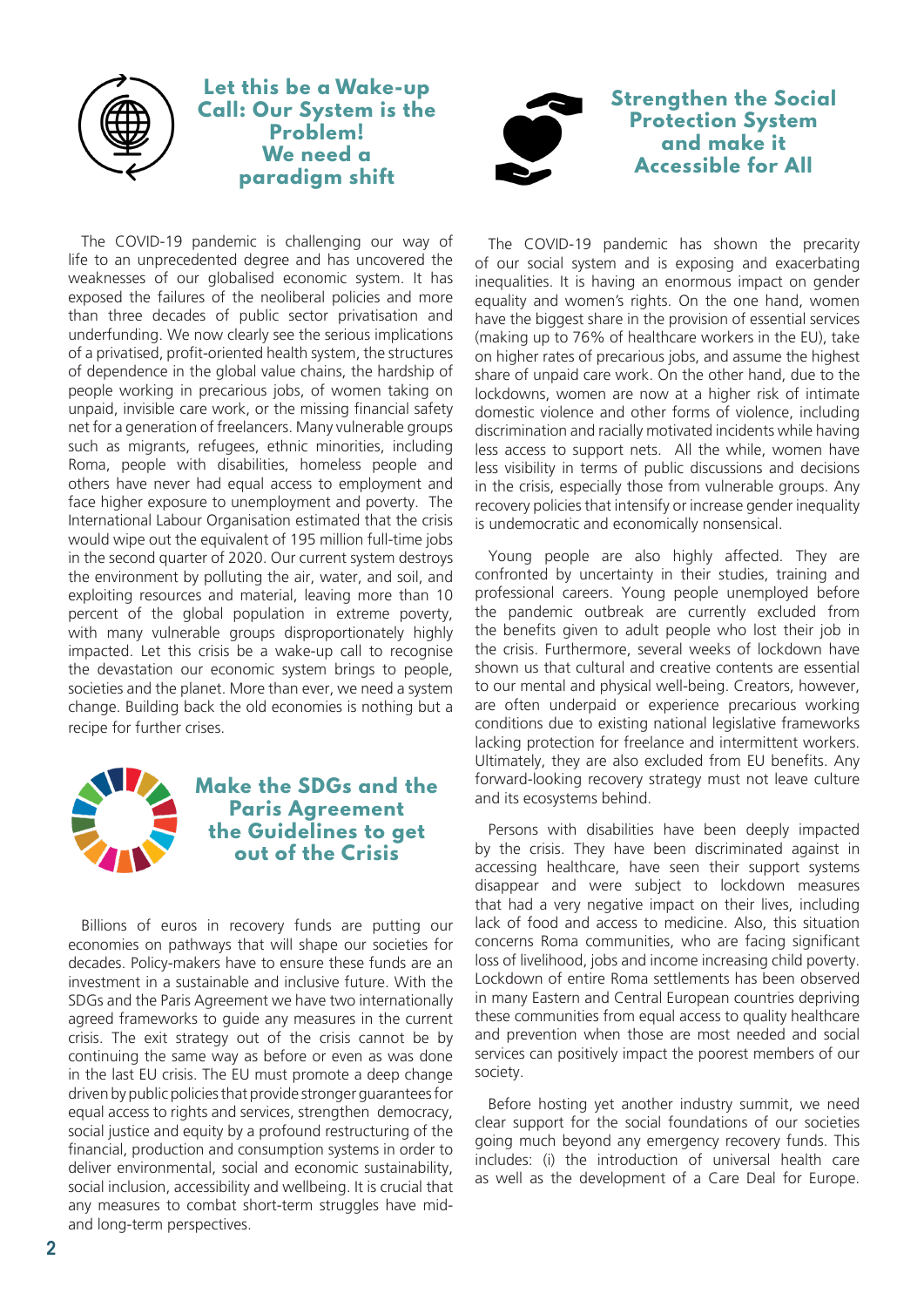This should include the re-communalization of and investments in the health and care sector in all European countries, with a substantial increase in pay of the nursing staff, and the recognition of all genders as equal-earnersequal-carers; (ii) budget increase for social security systems providing equal access to services for all and the establishment of effective safety nets and support for the most marginalised people in our societies (e.g. homeless people, refugees, victims of gender based violence, migrants, Roma communities, frontline workers, older persons, persons with disabilities, children at risk, those affected by prostitution, prisoners); (iii) Europe wide adequate (minimum) wages, especially for jobs that are now considered essential and of systematic importance but are chronically underpaid (such as retail, cleaning sector, child-care).

For member states, now is the time to finally permanently introduce an adequate minimum income and guaranteed utilities. Marginalized communities and those hardest to reach have to become a top priority for financial and social support rather than be discriminated against with harsher measures than those imposed on the general population.



**Lead the Way to a Socially and Ecologically Sustainable Economic System with Revised, Green Budgets**

Never before have our economies received this amount of public financial support. This is a historic opportunity to use public funds for structural change and to implement basic principles in order to create a resilient, just and sustainable economic system. As long as our economies are dependent on growth, the recession will be devastating. We need a planned, sustainable and equitable downscaling of our economies with increased funding of sustainable sectors, amongst them healthcare, education, renewable energies and ecological agriculture.

Some corporations and governments are now lobbying for the halt or withdrawal of environmental, social and climate standards. We cannot accept this roll-back, and neither should the EU institutions and member states. It would be irresponsible to weaken existing sustainability legislation or environmental and social requirements. Any existing achievements in terms of sustainability have to be kept and supported. The EU Green Deal must proceed as the basis of a stimulus package to relaunch the EU economy in line with sustainable development and in order to support human wellbeing, guarantee a prosperous green jobs sector and ensure a sustainable economic system.

The EU must revise its current budget to facilitate adequate resourcing for COVID-19-related actions. The next Multiannual Financial Framework of the EU will play a central role in the economic and social recovery from the COVID-19 outbreak. We thus need ambitious reforms of the MFF and the European Semester to mainstream the SDGs throughout the EU budget in order to put the public interest at the heart of EU policy-making.

The EU's support should focus on civil society actors, local private sector and inclusive business models, which have a track record in contributing to sustainable development. For example, cooperatives are jointly owned and democratically controlled by their members (producers, workers and/or consumers) which makes them more resilient to crisis, while being platforms for decent work and contributing to reducing inequalities. Therefore, the cooperative enterprise model can be a pathway to creating a sustainable and just economic system better able to withstand future crises.

Given the severe socio-economic effects that COVID-19 will bring, we need an ESF+ with increased earmarking for social inclusion and material deprivation. Given the decrease of donations in economic crises, the economic and financial support in this crisis cannot be on the back of public civil society funding. When it comes to balancing the additional funds in the EU or member states budgets, the already scarce public funding for civil society has to be excluded from any budgetary cuts. We are concerned at the reduction of significant funds in the Commission's current MFF proposal (a decrease in €186 million in current prices to the Justice, Rights and Values Fund) that contribute towards the advancement of women's rights and eliminating violence against women. Investments are not gender neutral, this amount must be put back in the proposal, with increased investments towards objectives that promote gender equality across all EU funds.



Beyond any direct emergency relief (such as shorttime compensation) there cannot be any money for the status quo. In line with all the Rio-Principles, including the precautionary principle, the polluter pays principle, as well as the "Do No Harm" principle of the Green Deal, emergency and recovery funds, cannot support any economic activity that is in contradiction to the realization of the SDGs or the Paris Agreement inside and outside the EU (e.g. fossil fuel production, overfishing, industrial agribusiness, or commodity production and imports which cause deforestation, biodiversity loss, land and water grabs or exploitation of people).

Companies bailouts must be linked to clear conditionalities of creating inclusive sustainable growth with maximum impact for local communities. These conditions should be even stronger for multinationals and unsustainable companies, such as airlines. All recovery funds have to have strong accountability and human rights due diligence with an environmental and climate screening for each recovery package. Denmark has suspended those companies from public relief funds that are formally based in tax-havens.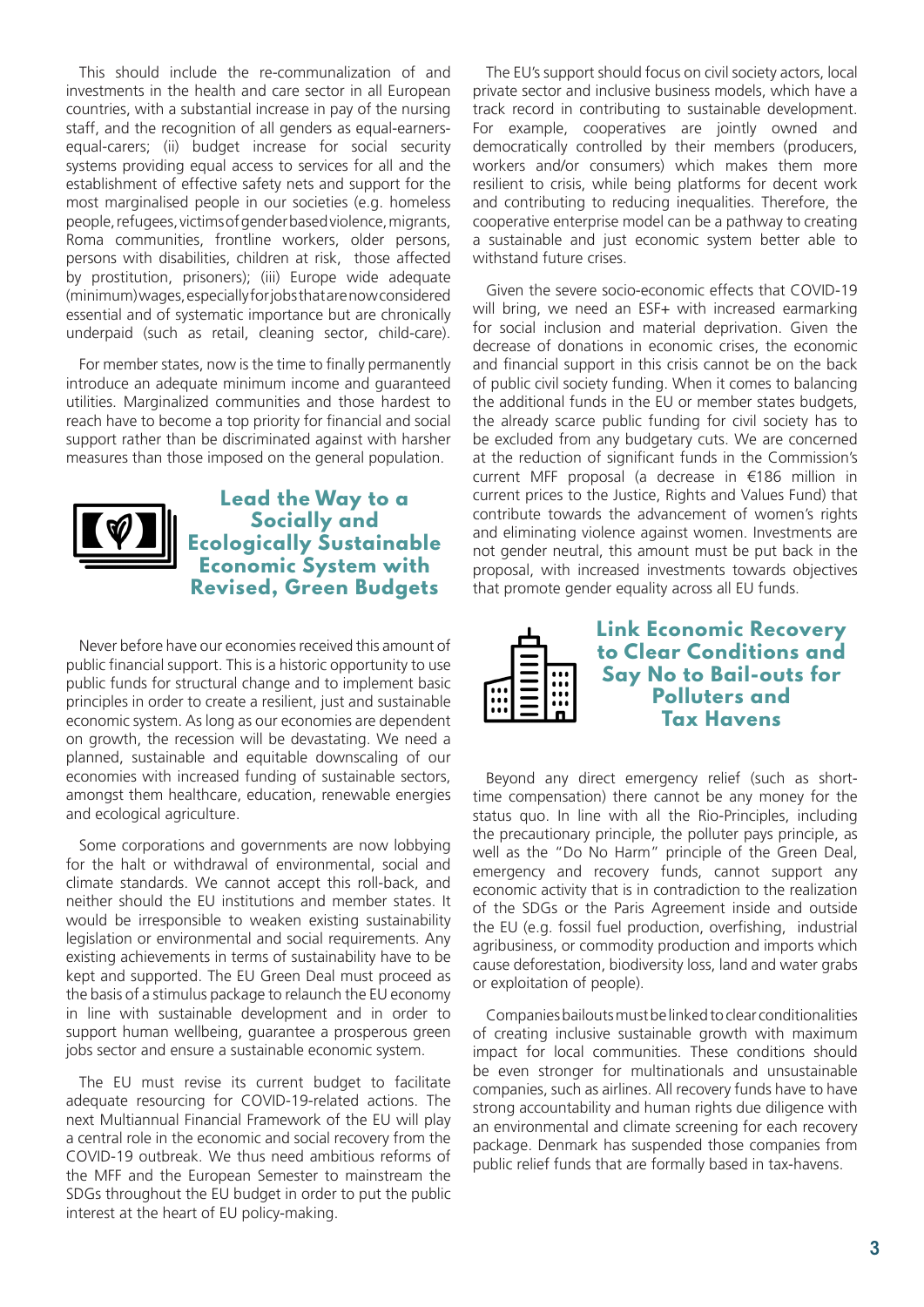This should be a basic condition in all European countries and for the EU institutions as well. Similarly, we don't accept special-interest policies by the EU or its member states to push certain sectors especially when they are economically absurd and have a negative impact on sustainability.

Recipients of recovery funds have to present their contribution to the realization of these goals in a comprehensible and transparent way. There has to be a system of sanctions in case of violations. Any erosion of environmental and social standards as well as the distribution of bonuses to boards or CEOS despite or because of the COVID-19 crisis have to be reasons for immediate exclusion from public recovery funds.



#### **Implement Immediate Debt Cancellation and Stop any Unjust Austerity Measures**

We expect the "Next Generation EU" instrument to not only mitigate economic consequences of the crisis. But this time, the EU needs to save people and the planet rather than focus on the bailouts of corporations or banks. Additional public expenditures caused by the pandemic need to be financed in solidarity among EU member states and supported by the EU institutions in order to avoid overloading national deficits and increasing risk premiums.

The EU and its member states need to take the lessons of the 2008 crisis seriously, in which forced austerity left the most vulnerable groups bearing the greatest costs. Austerity threw greater numbers of people into poverty, wealth inequality has increased significantly since 2008. The most marginalized in our societies are hardest hit by the pandemic and the least able to practice social distancing and other protective measures, meaning they are more likely to become infected and die. The first clear effect of the current crisis is that countries that pursued austerity politics, underfunded or privatized public health facilities now find themselves unable to adequately deal with the burden caused by the pandemic.

We call for solidarity and support for countries and people worldwide that are suffering from these largely unjust austerity measures and debt policies. Economic measures need to focus on the relaxation of multi-annual macroeconomic austerity measures. Given that the economic recovery will be harsh, especially in countries already threatened by the looming debt crisis, and will take years, we call on the immediate debt cancellation within Europe and abroad. This will free countries and societies to invest more in a robust care economy to improve health and care working conditions and boost jobs, education and tackling poverty.



## **Fight all Other Crises too**

A global pandemic does not change that fact that Europe and the world are facing multiple crises such as climate, biodiversity and pollution crisis, growing inequalities, structural changes in many sectors and regions, the outcomes of the privatization of public institutions, and insufficient political action against growing right-wing, right-populist and nationalist extremism, insufficient action against everyday racism and racially motivated violence.

Amongst many other things, the COVID-19 crisis has put the spotlight on the urgent need to strengthen animal protection. 70% of emerging infectious diseases in humans come from animals. The pressure on biodiversity, e.g. due to changes and intensification in land and sea use and loss of habitat for agricultural purposes, is one of the main causes of the spread of zoonoses. The increasing trade in wildlife, illegal or not, is another and the EU is a major destination for exotic pets, including primates, reptiles, and amphibians. The next pandemic could also easily emerge from whatany intensive farms. There, animals are kept by the billions (trillions, if we consider fish in aquaculture) and constitute reservoirs and pathways for diseases that can be dangerous, if not devastating, for humans and wild animals.

Both within the economic recovery, as well as in public policies the fight against those multiple crises has to be alive and strong. All of these crises are interlinked and cannot be solved in isolation but have to take solutions and action against any of these other emergencies into account. In the medium to the long run, enhancing the environmental, social and economic health of societies will be key to build resilience to similar shocks in the future. The postponement of many international conferences as well as of national dialogues and discourses cannot lead to a decrease of public and parliamentary action on solving these crises.



**Protect our Democracies, Human and Civic Rights**

Health emergencies cannot, in any case, allow the suspension of fundamental freedoms and democratic rights. Given that the pandemic is also exacerbating the challenges already faced by marginalised groups special political attention must be placed on the protection of our human and civil rights, among other things the right to health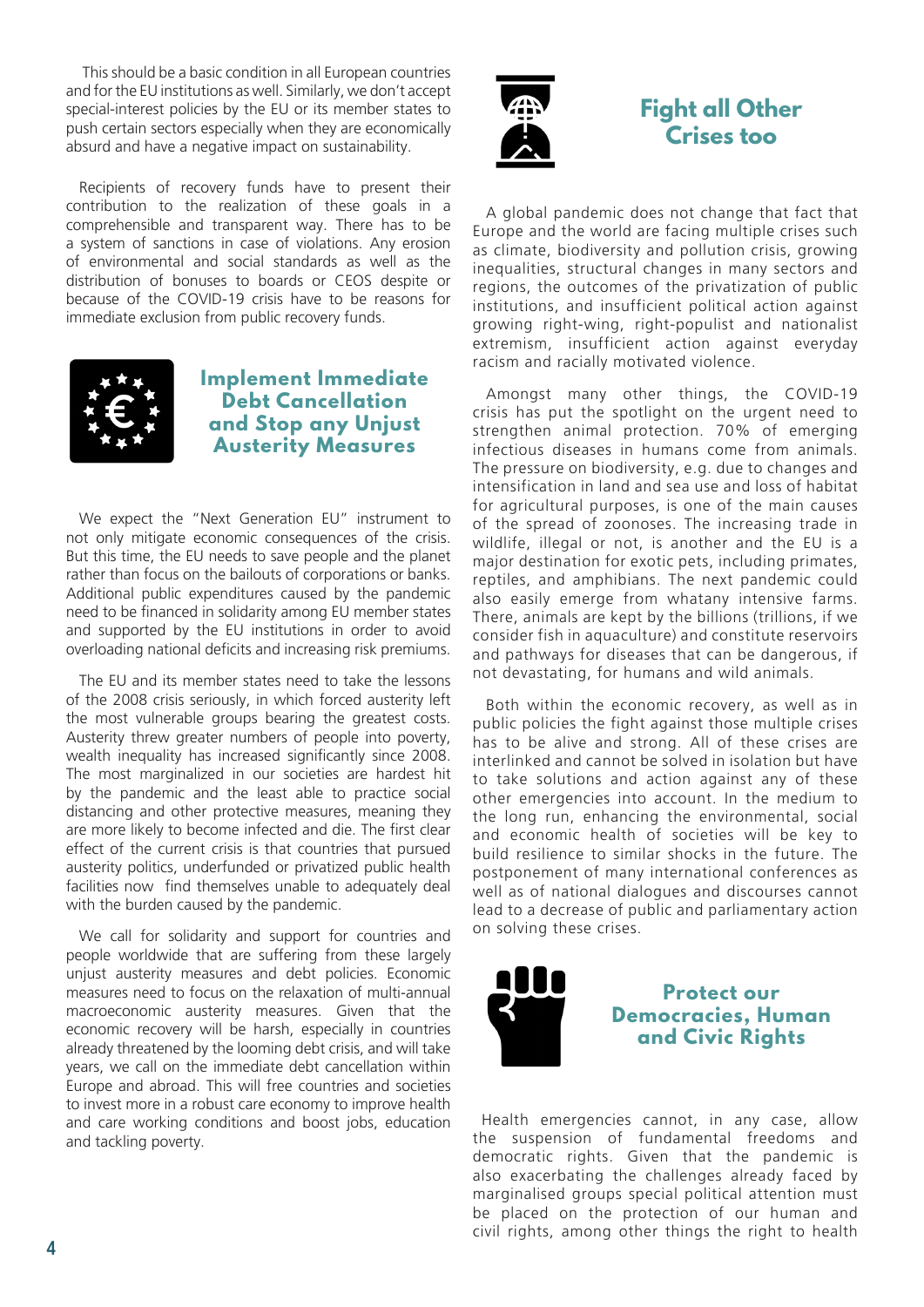(including the provision of sexual and reproductive health and rights) of all, and especially of vulnerable groups such as those residing in institutional settings including shelters for victims of violence and the homeless, and care, residential or nursing homes.

Any restrictions imposed by governments can only be time-bound, have to be transparent and in line with constitutional, human and civic rights and be fully lifted once the pandemic is controlled. Actions against the pandemic cannot be used to undercut people's freedom of expressions of opinions or criticism - also in the public sphere. If protests are in line with hygienic and safety measures and on the basis of free democratic basic order, any obstruction from governments and police are unlawful. The EU has to play a proactive role, internally and at the international level, to avoid and fight any act or try to harm political freedoms and rights.

New measures on data retention and tracking have to be reviewed by policy-makers and independent civil society to prevent the enforcement of even greater control over people, eroding civil liberties and the ongoing justification for the shrinking of civil society space. Protection against COVID-19 and protection of privacy are not mutually exclusive. Any solution must be implemented in a way that is compatible with our civil rights. Before considering the data protection implications of digital contact tracing apps, there has to be a democratic debate on the question if they work at all. If implemented, digital surveillance solutions should be firmly grounded in data protection principles. People must be able to appeal any decision taken by an automated system concerning COVID-19 (especially apps determining whether someone has been in contact with an infected person and must undergo quarantine). Governments and contractors must abide by the provisions of the GDPR.



#### **Ensure Transparency of Political Decisions on COVID-19 and Beyond, as well as Full Inclusion and Participation of Civil Society**

We see a worrisome roll-back of transparency and civil society participation in all political fields and topics. A global pandemic does not justify closed-door negotiations. We call for transparent, inclusive and participatory ways to include civil society (including local actors) in policy-making processes on all levels of government now and in the path of recovery from the effects of the pandemic. The highest standards of transparency and accountability are required to ensure that civil society can exert proper oversight of the aid flows and verify that it reaches the most vulnerable in an effective and efficient manner.

The Right to Public Information (RTI) cannot be curtailed under the pretext of responding to the pandemic. Any suspension of non-urgent RTI activities has to be taken back immediately both in terms of COVID-19 measures and economic recovery plans as well as other political decisions.



### **Show Transformative Global Action against Poverty and Hunger**

In the face of the global nature of the COVID-19 criticism, with an estimated increase between 400-600 million more people in poverty across the globe, inequalities are exacerbated, impacting the poorest, most vulnerable and highly indebted countries. A new, worldwide hunger and poverty crisis alongside a health crisis is imminent. The EU needs to act now, address the key factors responsible for poverty and deprivation, increase international cooperation, financial support and humanitarian action in light of the manifold crises the pandemic brings. A leading role is needed in the promotion of rights, equality of women, inclusion of persons with disabilities, the fight against discrimination, the environmental emergency and the defence of global public goods, such as health. This includes the immediate evacuation of the Greek refugee camps and the relocation of refugees to safe places throughout Europe in accordance with international human and asylum rights law.

Equally important the EU must finally address the negative externalities of its policies, as outlined in our Spotlight Report on Sustainability in Europe "Who is paying the bill?". We want to highlight the recommendations for the global EU response to the COVID-19 pandemic issued by CONCORD, including, putting solidarity first, supporting civil society organisations and protecting civic space and human rights. These priorities should also be reflected in the Neighbourhood, Development and International Cooperation Instrument (NDICI), considering that the European Commission's MFF proposal adapted to the COVID-19 recovery provides additional funds to the NDICI as a part of the "Next Generation EU" instrument. The EU should ensure that this funding is dispensed to civil society.

**SDG Watch Europe** is an EU-level, crosssectoral CSO alliance of CSOs from the development, environment, social, human rights and other sectors. The mission of SDG Watch Europe is to ensure the EU and its member states fully implement the SDGs by 2030.

Contact: sdgwatcheurope@gmail.com

Picture Credit: CC by Sergey Demushkin, HeadsOfBirds, Wichai Wi, dDara, Adrien Coquet, The Icon Z, Made by Made, Till Teenck, Nociconist all from the Noun Project.